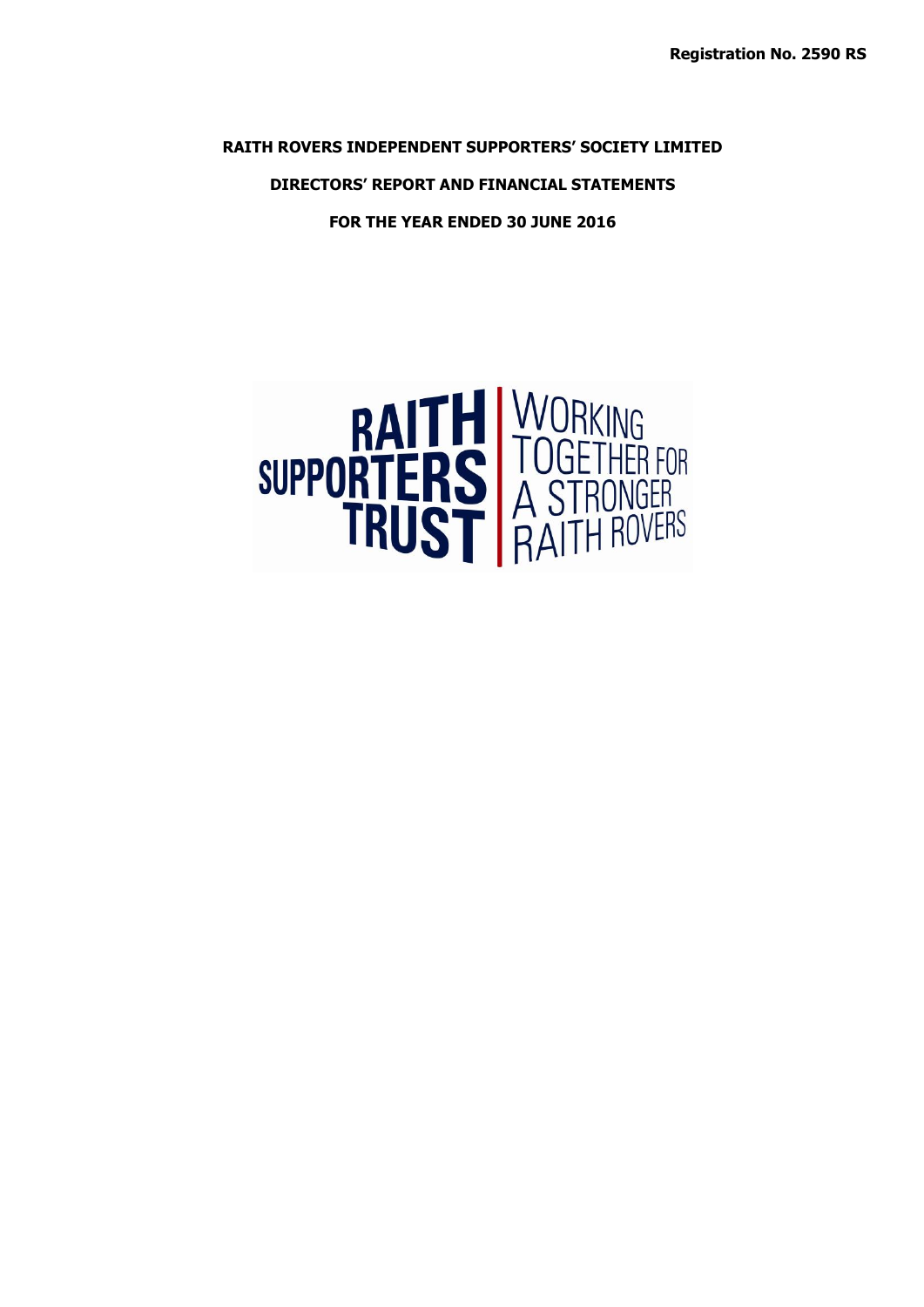# **CONTENTS**

|                                       | <b>PAGF</b>   |
|---------------------------------------|---------------|
| STATUTORY INFORMATION                 | $\mathcal{P}$ |
| DIRECTORS REPORT                      | $3 - 4$       |
| BUSINESS REVIEW - CHAIRMANS STATEMENT | 5             |
| BUSINESS REVIEW - MEMBERSHIP REPORT   | 6             |
| BUSINESS REVIEW - TREASURERS REPORT   | 7             |
| INDEPENDENT EXAMINERS REPORT          | 8             |
| INCOME AND EXPENDITURE ACCOUNT        | 9             |
| <b>BALANCE SHEET</b>                  | 10            |
| NOTES TO THE FINANCIAL STATEMENTS     | 11            |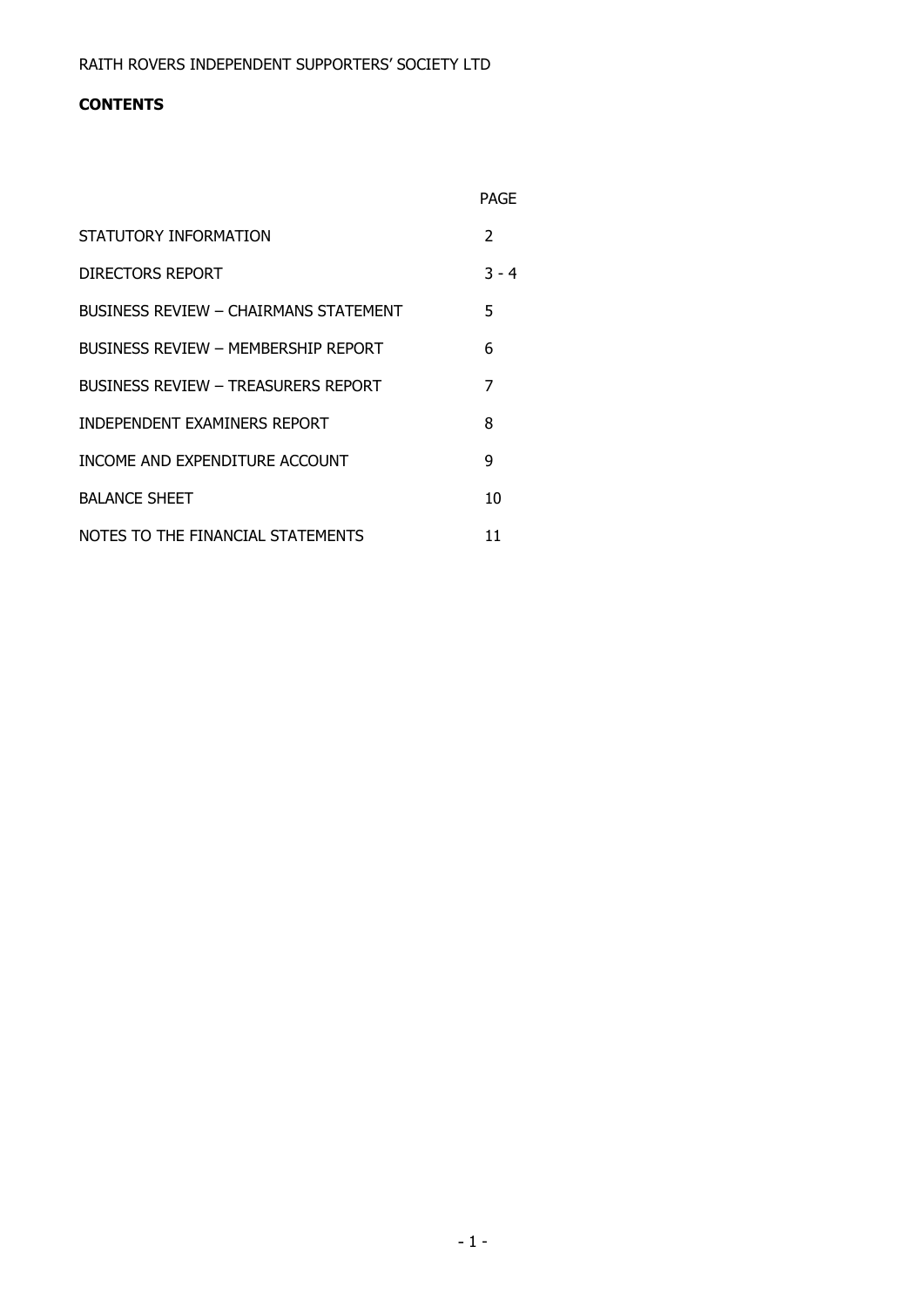# **STATUTORY INFORMATION**

| G Condie (Treasurer)<br>T Cunningham<br>1 Proctor<br>A Russell (Chairman)<br>S Lawther<br>N Russell<br>S Wallace |
|------------------------------------------------------------------------------------------------------------------|
| J Proctor                                                                                                        |
| IP 2590 RS                                                                                                       |
| c/o Gibson, Spears, Dow & Son<br>9 East Fergus Place<br>Kirkcaldy<br>KY1 1XU                                     |
| <b>Bank of Scotland</b><br>Carberry Road<br>Mitchelston<br>Kirkcaldy<br>KY1 3PA                                  |
| Cobbetts<br>Ship Canal House<br>King Street<br>Manchester<br><b>M2 4WB</b>                                       |
|                                                                                                                  |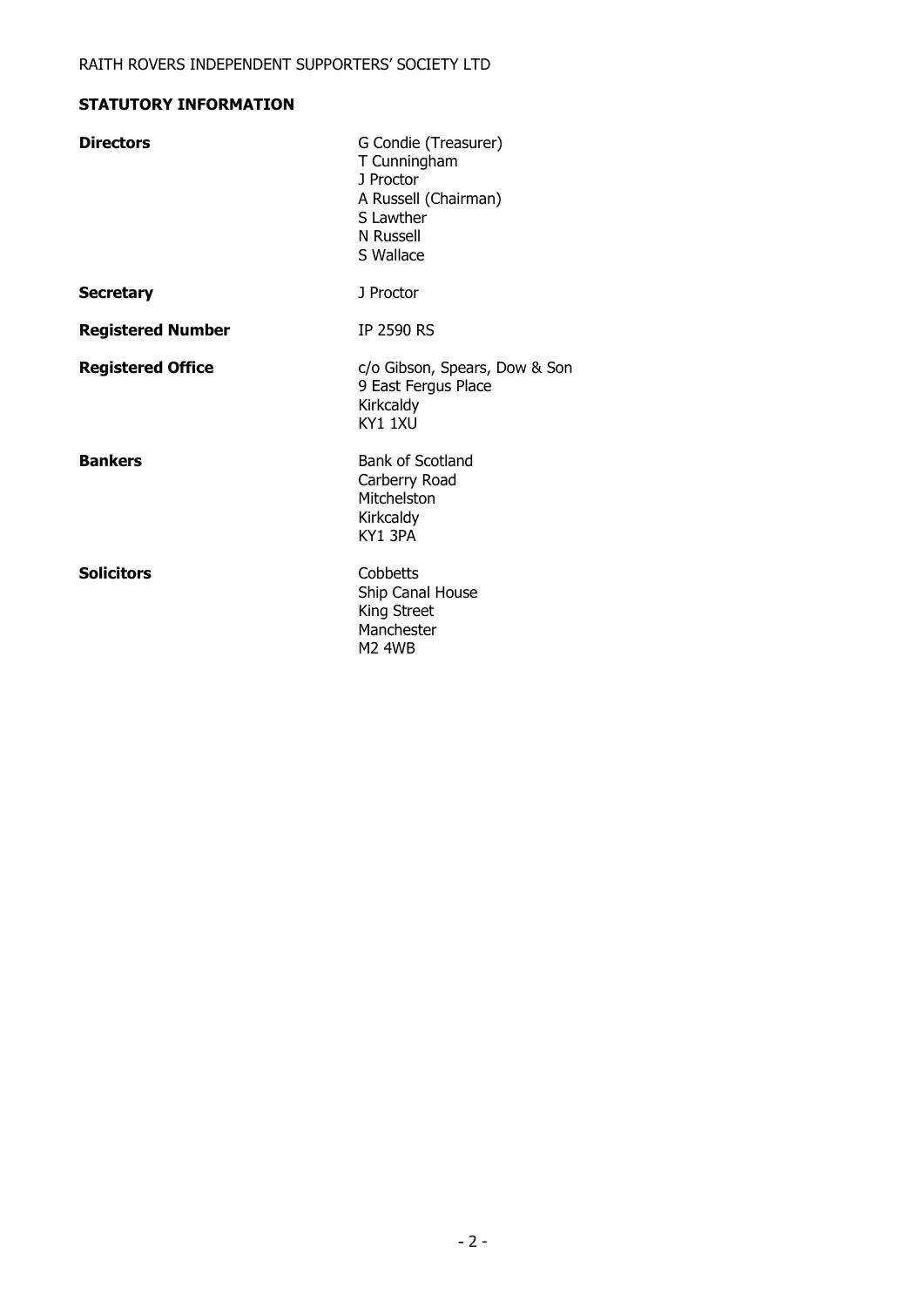# **DIRECTORS' REPORT YEAR ENDED 30 JUNE 2016**

The Directors present their report and financial statements for the year ended 30 June 2016.

The Society was incorporated on 17 September 2002 and took over the activities of Raith Rovers Independent Association. The Society is a registered society under the Co-operative and Community Benefit Societies Act 2014, regulated by the Financial Conduct Authority.

## **Principal activities**

The Society's objectives are, either itself or through a subsidiary company or society trading for the benefit of the community and acting under its control:

- i) to strengthen the bonds between Raith Rovers Football Club ("the Club") and the community which it serves and to represent the interests of the community in the running of the Club,
- ii) to benefit present and future members of the community served by the Club by promoting, encouraging and furthering the game of football as a recreational facility, sporting activity and focus for community involvement,
- iii) to provide a democratic forum for Society members and the wider community to share and exchange their aspirations for the Club,
- iv) to represent the interests of Society members, and the wider community, in the affairs of the Club and to engage in constructive dialogue with the representatives and staff of the Club,
- v) to support the continuing development of, and widen interest and involvement in, the game of football in the Kirkcaldy area regardless of sex, age, ability or ethnic origin of those involved, and,
- vi) to work to ensure a positive portrayal of football in general, the Club, supporters of the Club and the wider community served by the Club.

#### **Directors**

The following Directors have held office during the year to 30 June 2016.

| G Condie | T Cunningham |
|----------|--------------|
|          |              |

| J Proctor |  | A Russell |  |
|-----------|--|-----------|--|

- S Lawther N Russell
- S Wallace

# **Directors' Interests**

The Directors' interests in the shares of the Society were as stated below:

# **Ordinary shares of £1 each**

|              | 30 June 2016 30 June 2015 |
|--------------|---------------------------|
| G Condie     |                           |
| T Cunningham |                           |
| J Proctor    |                           |
| A Russell    |                           |
| S Lawther    |                           |
| N Russell    |                           |
| S Wallace    |                           |

#### **Auditors**

The members voted to have an independent review undertaken on the accounts in lieu of a full audit.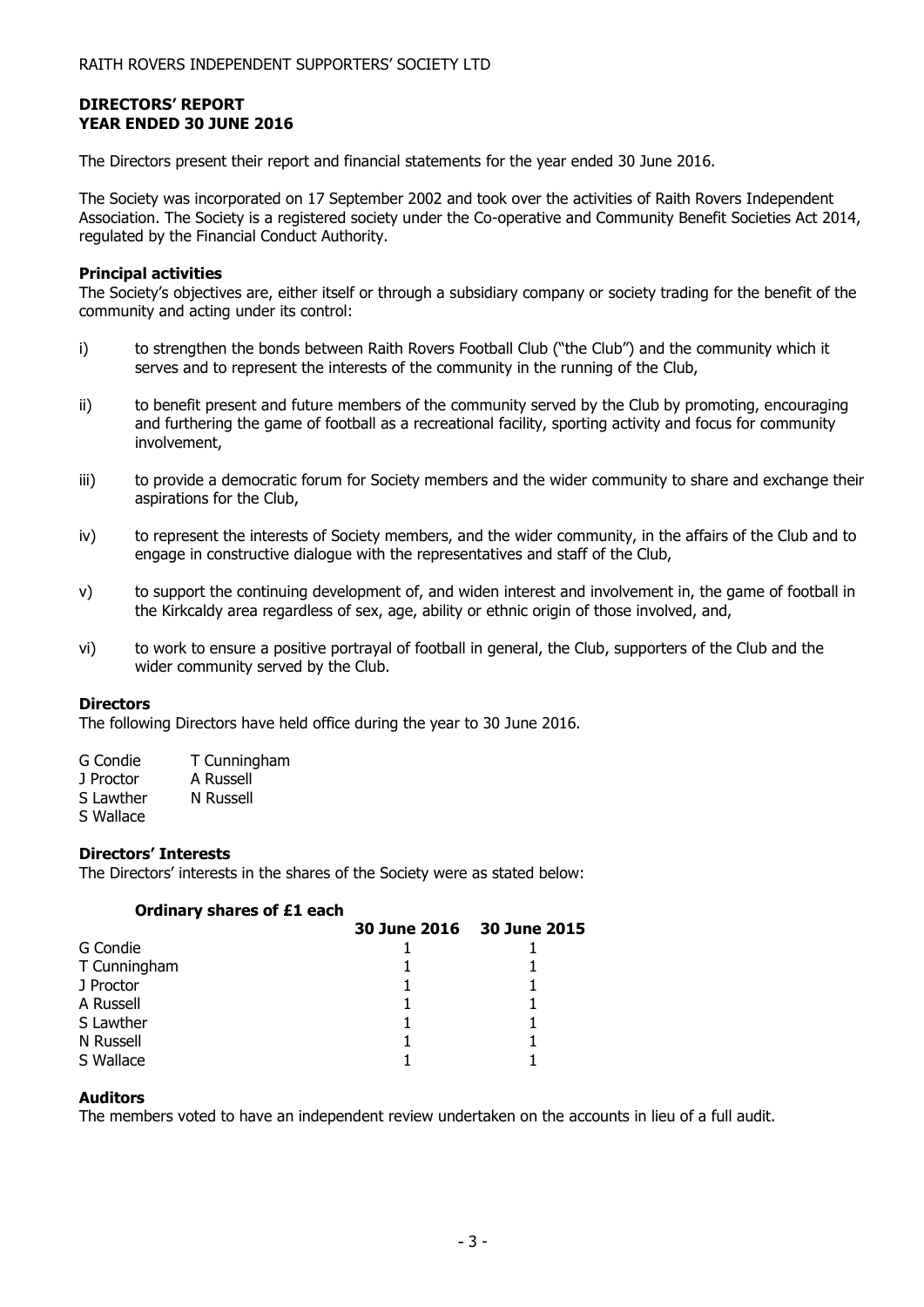#### **DIRECTORS' REPORT (continued) YEAR ENDED 30 JUNE 2016**

### **Directors' responsibilities**

Society law requires the directors to prepare financial statements for each financial year which give a true and fair view of the state affairs of the Society and of the surplus or deficit of the Society for that period. In preparing those financial statements, the directors are required to:

- select suitable accounting policies and then apply them consistently;
- make judgements and estimates that are reasonable and prudent;
- prepare the financial statements on the going concern basis unless it is inappropriate to presume that the Society will continue in business.

The directors are responsible for keeping proper accounting records which disclose with reasonable accuracy at any time the financial position of the Society and to enable them to ensure that the financial statements comply with the Co-operative and Community Benefit Societies Act 2014. They are also responsible for safeguarding the assets of the Society and hence for taking reasonable steps for the prevention and detection of fraud and other irregularities.

On behalf of the board

flan shufell

A Russell **Chairman**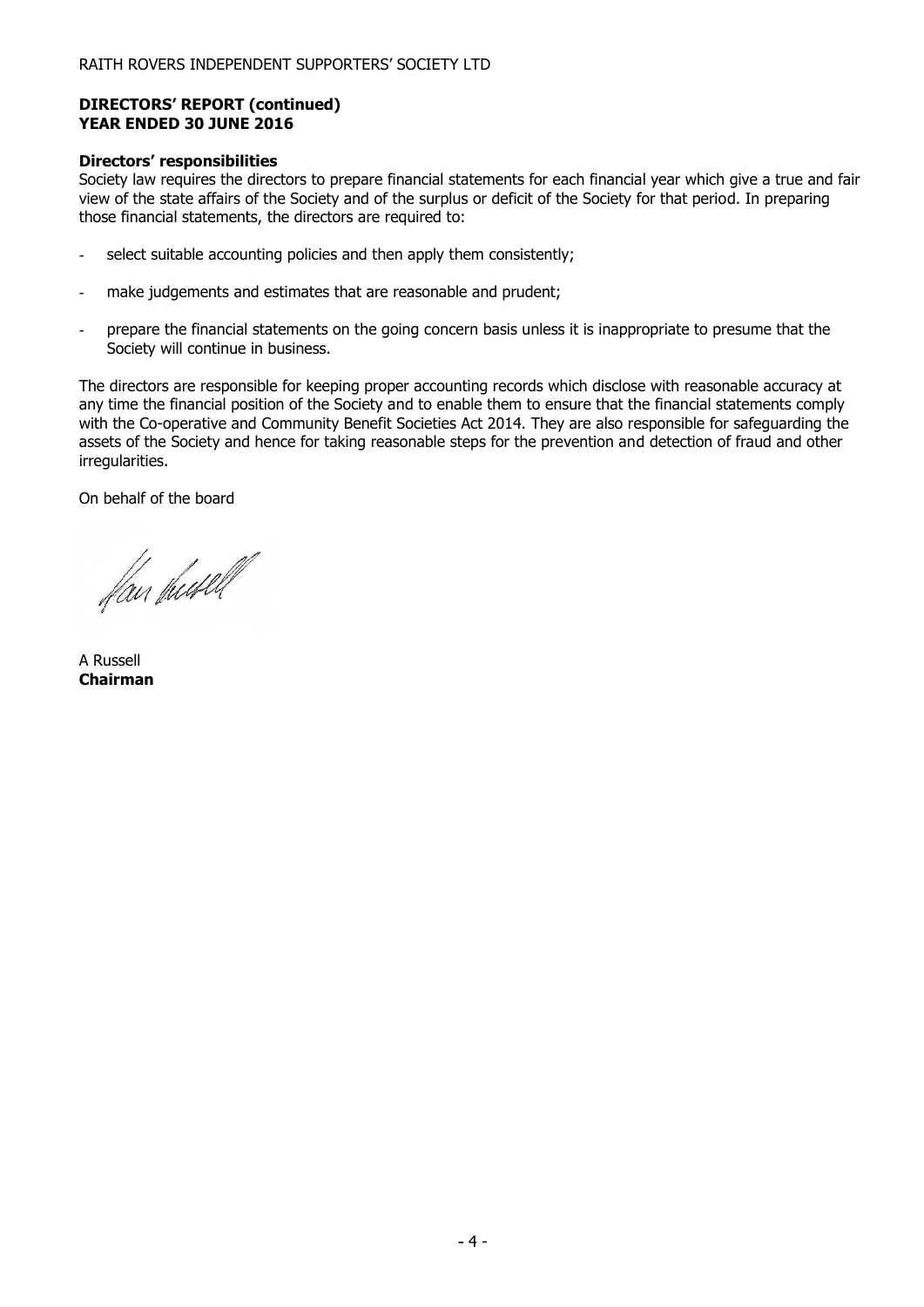# **BUSINESS REVIEW – CHAIRMAN'S STATEMENT**

During the year to 30<sup>th</sup> June 2016 we have continued to support and invest in the football club, making our largest single investment since the Reclaim The Rovers takeover -  $£10,000$  of New Raith Rovers Ltd shares were purchased last October. This investment was only possible due to the subscriptions and generous donations from Trust members, and to the successful fundraising events we held during the year – our second Burns Supper built on a great start, with actor Tam Dean Burn the star of the show with his Immortal Memory, alongside Trust member Derek Purvis who stepped up to give an impressive Burns reading.

The most recent published accounts (to 30<sup>th</sup> June 2015) for the football club demonstrate the challenges of Scottish football today. In a season where we competed against Rangers, Hearts and Hibs, eventually finishing in a mid-table position, the club made a loss of around £56,000. Increased running costs to support a full-time squad, the rescheduling of a number of home fixtures, and a fall-off in attendances during the second half of the season (although average attendances for the whole season were significantly higher than in previous seasons) all contributed to this loss. With attendances slightly lower than in the previous season we expect the 2016 season to have been similarly challenging for the club.

In April 2016, the Raith Supporters Trust together with the Livi For Life trust approached Neil Doncaster, the chief executive of the SPFL, to raise concerns about the rescheduling of the final league fixtures of the season. All of the matches in the division had been moved to Sunday afternoon to accommodate the live screening of the match between Rangers and St Mirren. This resulted in loss of revenue to Livingston, the disruption of their end-ofseason awards event which had been scheduled to follow the Saturday fixture, and disruption to fans of both clubs. The previous weekend our own end-of-season awards event had been impacted by the late rescheduling of our home fixture, from a 3pm kick-off to the tea-time live television spot. We were able to follow-up our letter by speaking to Mr Doncaster personally, and while we recognised that many of the issues we raised related to confidential commercial arrangements with broadcasters we were pleased that Mr Doncaster acknowledged the difficulties that the rescheduling of fixtures raised for supporters, particularly those at key points in the football season; and that our concerns were listened to and understood by Mr Doncaster, and in many cases shared.

Despite this being a relatively stable period for the club, with a competitive young team on the park, significant challenges remain off the park. Attendances across Scottish football are in decline, and despite sterling work by the club's staff and a large number of volunteers this is mirrored at our club. The last few years have seen a focus on attracting the next generation of Raith Rovers supporters to Starks Park, with great success. The Roary Club now has over 500 members, many of whom are attending regularly – and in some cases dragging reluctant parents through the turnstiles! We were therefore disappointed that the club increased season ticket prices for its youngest supporters this summer. We requested to be consulted on the new pricing structure ahead of its public announcement, but this request was regrettably declined. While we appreciate the commercial pressures facing the club, we continue to offer our support to the football club in finding innovative ways to overcome any negative impact of commercial decisions on the long-term future of the club.

On a personal note, I would like to congratulate the new Supporters' Director, Gordon Adamson, who joined the board of the football club in March after a closely contested election in which I finished in second place! Gordon is a well-known and well-respected figure around Starks Park and I wish him every success in the role.

Thank you for continuing to support the Trust – financially and through your ideas and suggestions! We are always keen to involve our members in the work of the Trust, so I would encourage you to get in touch if you would like to be involved.

Alan Russell **CHAIRMAN**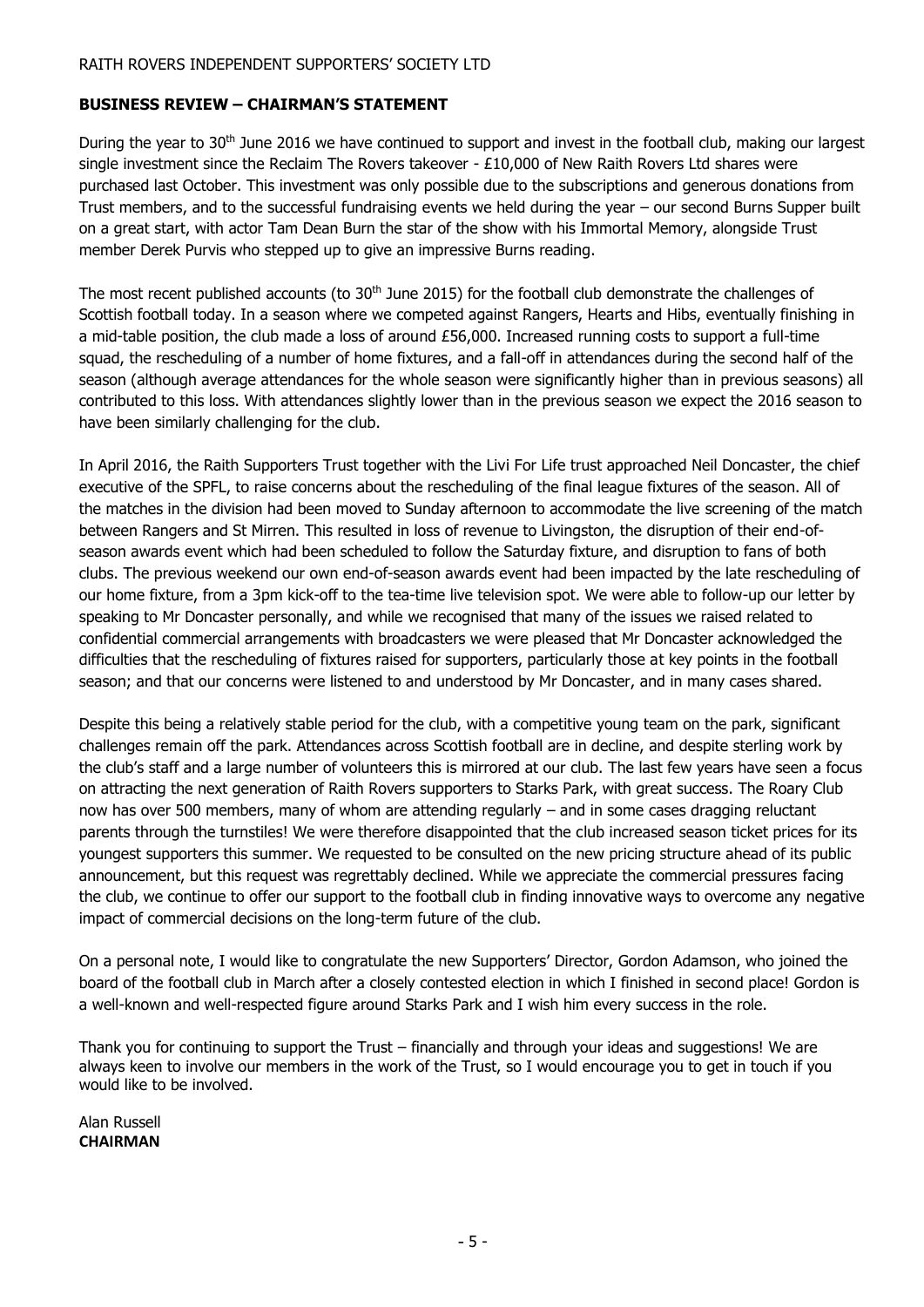#### **BUSINESS REVIEW – MEMBERSHIP REPORT**

At June 2016 the membership stood at 203 (At June 2015 the membership was 219). The 2016-17 membership renewal process is continuing with one round of reminder emails already sent out in late August with another to be sent out at the end of this month. Typically, these reminders generate a good response from the members and at the time of writing (4th October 2016) the current membership stands at 182. It is expected that Trust numbers will rise to around 200 again as individuals continue to renew their membership.

Niall Russell **MEMBERSHIP SECRETARY**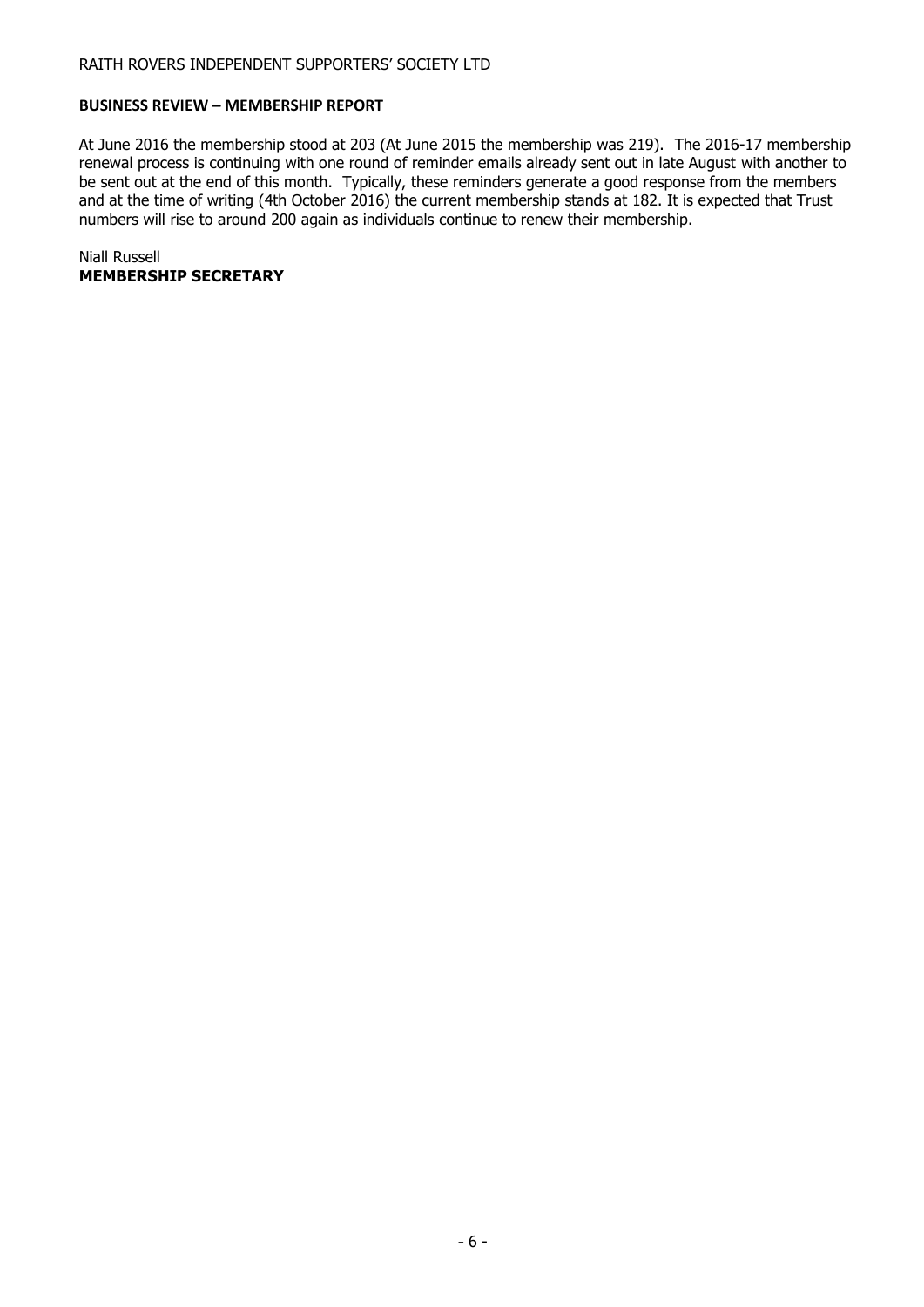## **BUSINESS REVIEW – TREASURER'S REPORT**

Total net profit for the year to June 2016 was £3,516, down from £5,842 to June 2015.

Total income from members held up well at £5,939 in 2016 compared to £6,100 in 2015. Fundraising income was down £1,729 primarily due to the one-off benefit in 2015 of the "Unthinkable" book sales.

Expenditure for the year was £1,705 higher primarily due to our investment in the improvements made to the South Stand and sponsorship of the pictures there as well as a slightly higher contribution to sponsorship of the Roary Club in 2016.

The trust also made an investment of £10,000 to New Raith Rovers Ltd which was our single biggest investment in the club since the takeover. Not only did this help the Club at a crucial time in the season when cash flow is difficult, it also helps maintain our shareholding above the level which secures us a Director on the board. In total it means we contributed around £14,000 to the Club and associated causes over the course of the year which is a great achievement from a trust with just over 200 members.

The trust continues to hold a healthy cash reserve above £10,000 at the end of the year which is the target we have set ourselves to cover costs in the event of another ownership crisis.

Graeme Condie **TREASURER**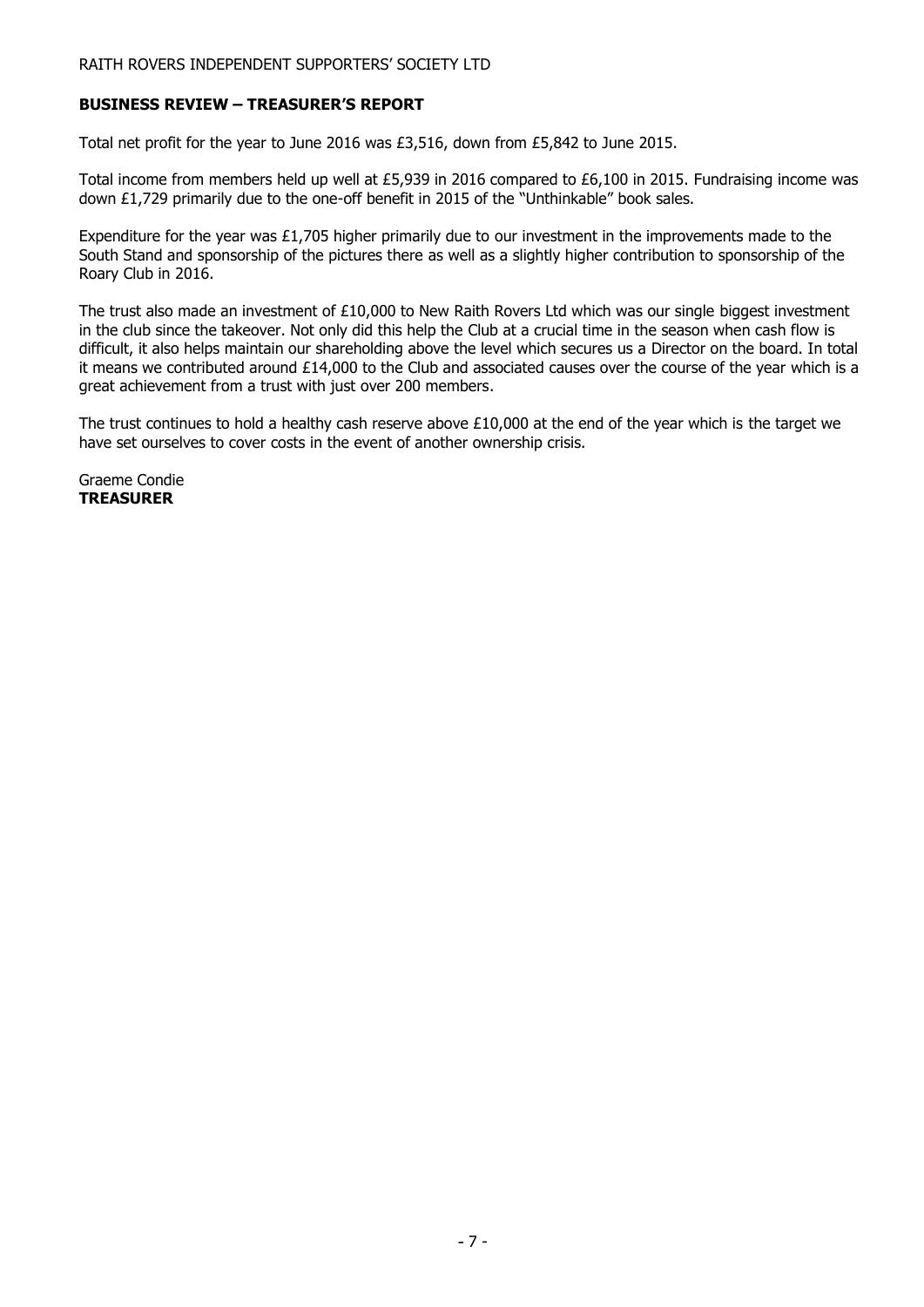## **INDEPENDENT EXAMINERS REPORT TO THE MEMBERS OF RAITH ROVERS INDEPENDENT SUPPORTERS' SOCIETY LIMITED**

I have reviewed the financial statements of Raith Rovers Independent Supporters' Society Limited on pages 9 to 11 for the year to 30 June 2016.

This report is made solely to the society's members, as a body. My examination work has been undertaken so that I might state to the society's members those matters I am required to state to them in an examiners' report and for no other purpose. To the fullest extent permitted by law, I do not accept or assume responsibility to anyone other than the society and the society's members as a body, for my work, for this report, or for the opinions I have formed.

#### **Respective responsibilities of Society's Board Members and the examiner**

The Society Board Members consider that an audit is not required for this year as an appropriate resolution was approved by members at the last AGM and that an independent examination is therefore appropriate.

It is my responsibility to:

- examine the accounts
- follow the procedures laid down in the General Directions given by Supporters Direct; and
- state whether particular matters have come to my attention.

# **Basis of Independent Examiner's statement**

My examination was carried out in accordance with General Directions given by Supporters Direct. An examination includes a review of the accounting records kept by the Society and a comparison of the accounts presented with those records. It also includes consideration of any unusual items or disclosures in the accounts, and seeking explanations from the Society Board Members concerning any such matters. The procedures undertaken do not provide all the evidence that would be required in an audit, and consequently I do not express an audit opinion on the accounts.

# **Independent examiner's statement**

In the course of my examination, no matter has come to my attention

- a) which gives me reasonable cause to believe that, in any material respect, the Society Board Members have not met the requirements to ensure that:
	- i) proper accounting records are kept
	- ii) accounts are prepared which agree with the accounting records and comply with generally accepted accounting requirements; or
- b) to which, in my opinion, attention should be drawn in order to enable a proper understanding of the accounts to be reached.

I can also confirm that, in my opinion, the accounts have been properly prepared in accordance with the Cooperative and Community Benefit Societies Act 2014.

| Signed |  |
|--------|--|
|        |  |

Date 20/11/2016

Qualification \_\_ICAS\_\_\_\_\_\_\_\_\_\_\_\_\_\_

Name \_\_\_ Susan Evans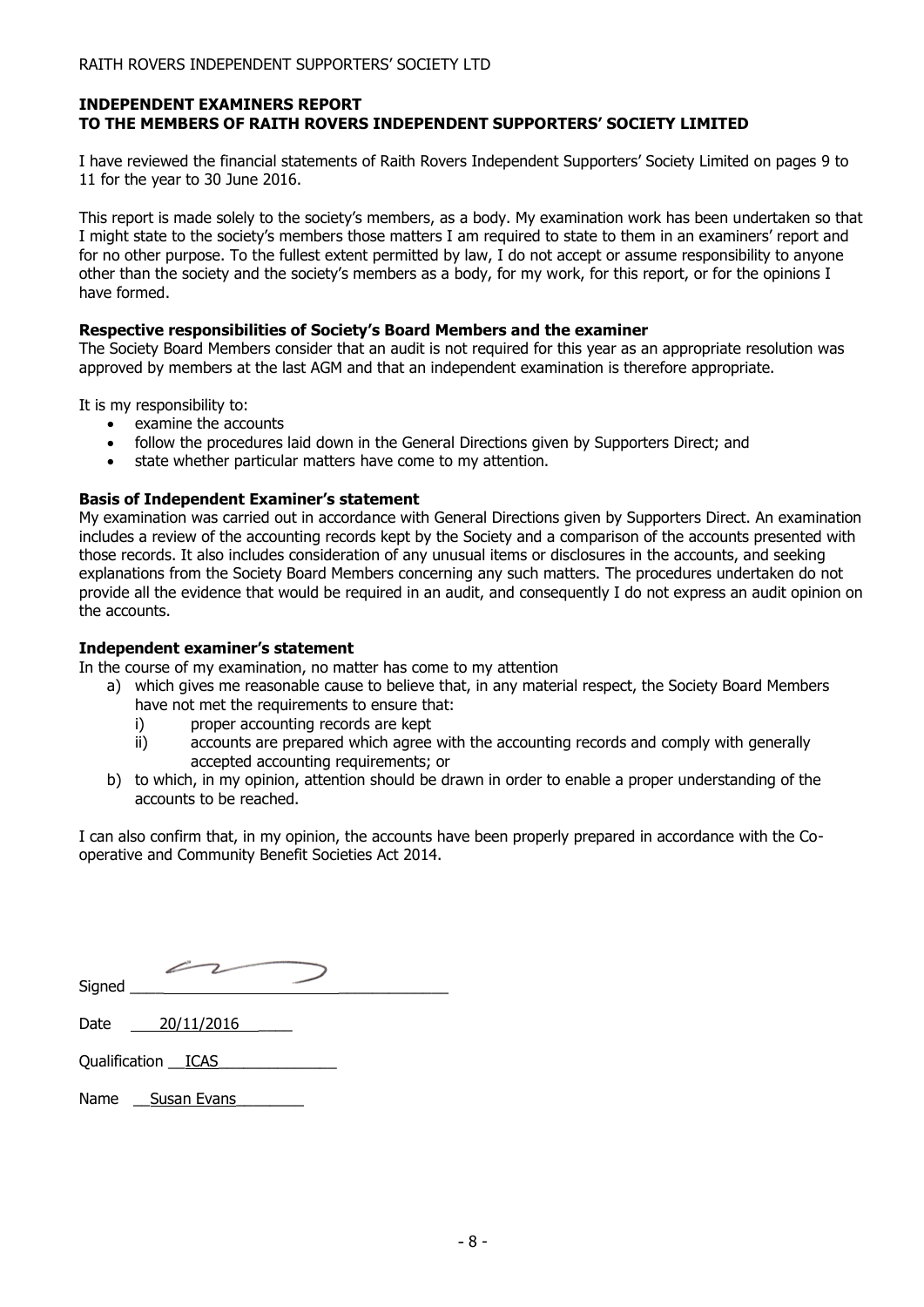# **INCOME AND EXPENDITURE ACCOUNT FOR THE YEAR ENDED 30 JUNE 2016**

|                            | 2016<br>£ | 2015<br>£ |
|----------------------------|-----------|-----------|
| <b>Income</b>              |           |           |
| Members' subscriptions     | 1,015     | 1,095     |
| Donations                  | 4,924     | 5,005     |
| <b>Fund Raising</b>        | 2,326     | 4,055     |
|                            | 8,265     | 10,155    |
| <b>Expenditure</b>         |           |           |
| Printing, postage and      |           |           |
| stationary                 | 404       | 191       |
| Advertising and            |           |           |
| sponsorships<br>Membership | 4,245     | 2,753     |
| subscriptions              | 100       | 100       |
|                            | 4,749     | 3,044     |
| <b>Operating Surplus/</b>  | 3,516     | 7,111     |
| (Deficit)                  |           |           |
| Stock write-off            |           | (1,269)   |
|                            |           |           |
| <b>Retained Surplus/</b>   |           |           |
| (Deficit) for the year     | 3,516     | 5,842     |

The notes on pages 11 form part of these financial statements.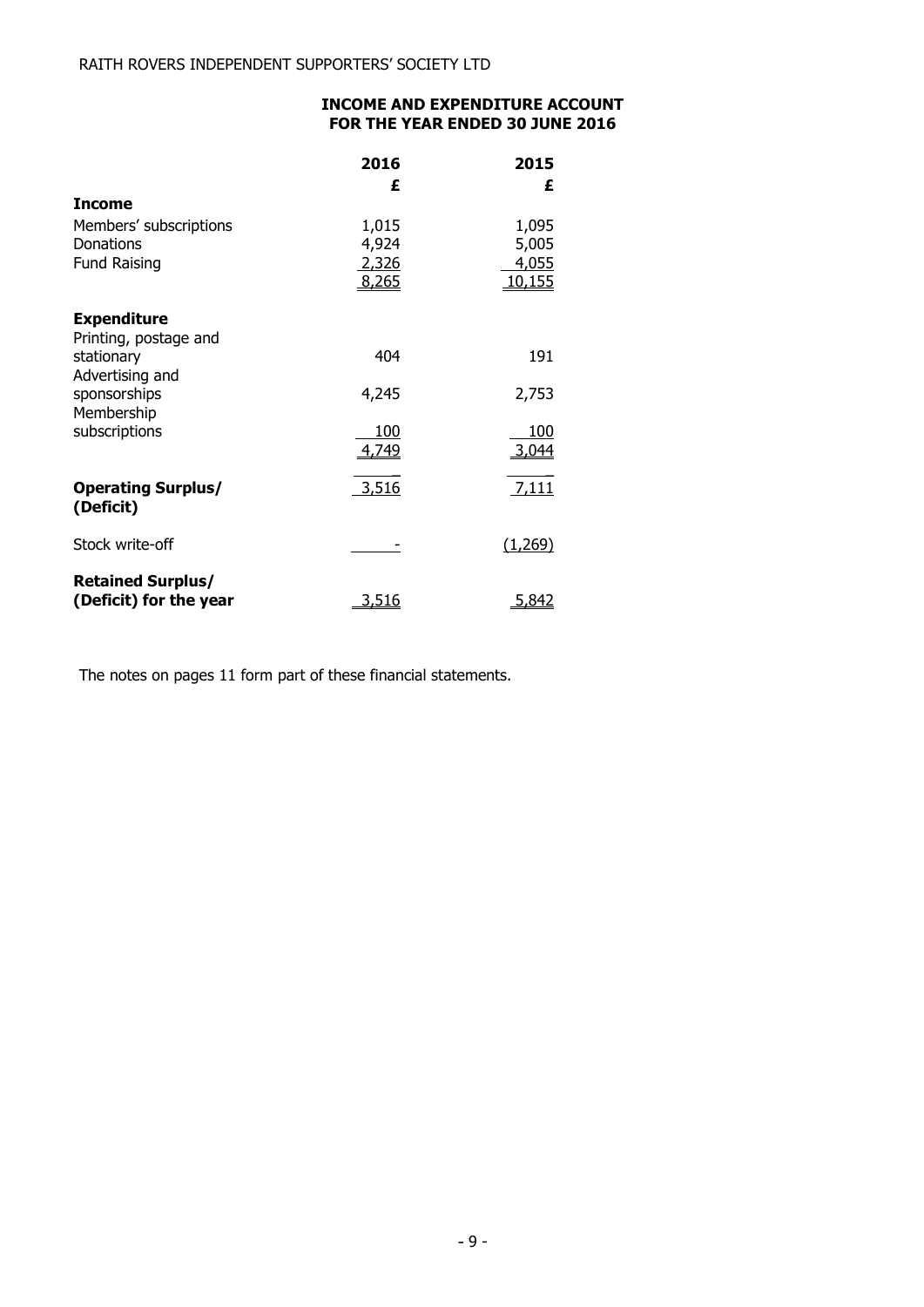# **BALANCE SHEET – PERIOD ENDED 30 JUNE 2016**

|                                                                             | <b>Notes</b> | 2016<br>£      | 2015<br>£             |
|-----------------------------------------------------------------------------|--------------|----------------|-----------------------|
| <b>Fixed assets</b><br>Investments                                          | 2            | <u>213,551</u> | 203,551               |
| <b>Current assets</b><br>Cash at bank and in hand                           |              | 12,149         | 18,649                |
| <b>Total assets less current</b><br><b>liabilities</b><br><b>Creditors:</b> |              | 225,700        | 222,200               |
| Amounts falling due after<br>one year                                       | 3            | 59,500         | <u>59,500</u>         |
| <b>Total Assets less</b><br><b>Liabilities</b>                              |              | 166,200        | <u>162,700</u>        |
| <b>Called up Capital and</b>                                                |              |                |                       |
| reserves<br>Called up share capital<br>Income and expenditure<br>account    | 4<br>5       | 203<br>165,997 | 219<br><u>162,481</u> |
|                                                                             | 6            | <u>166,200</u> | 162,700               |

The notes on pages 11 form part of these financial statements.

The financial statements were approved by the Board on 15 October 2016.

h-shell

G Condie **A Russell Treasurer Chairman**

flan fundel